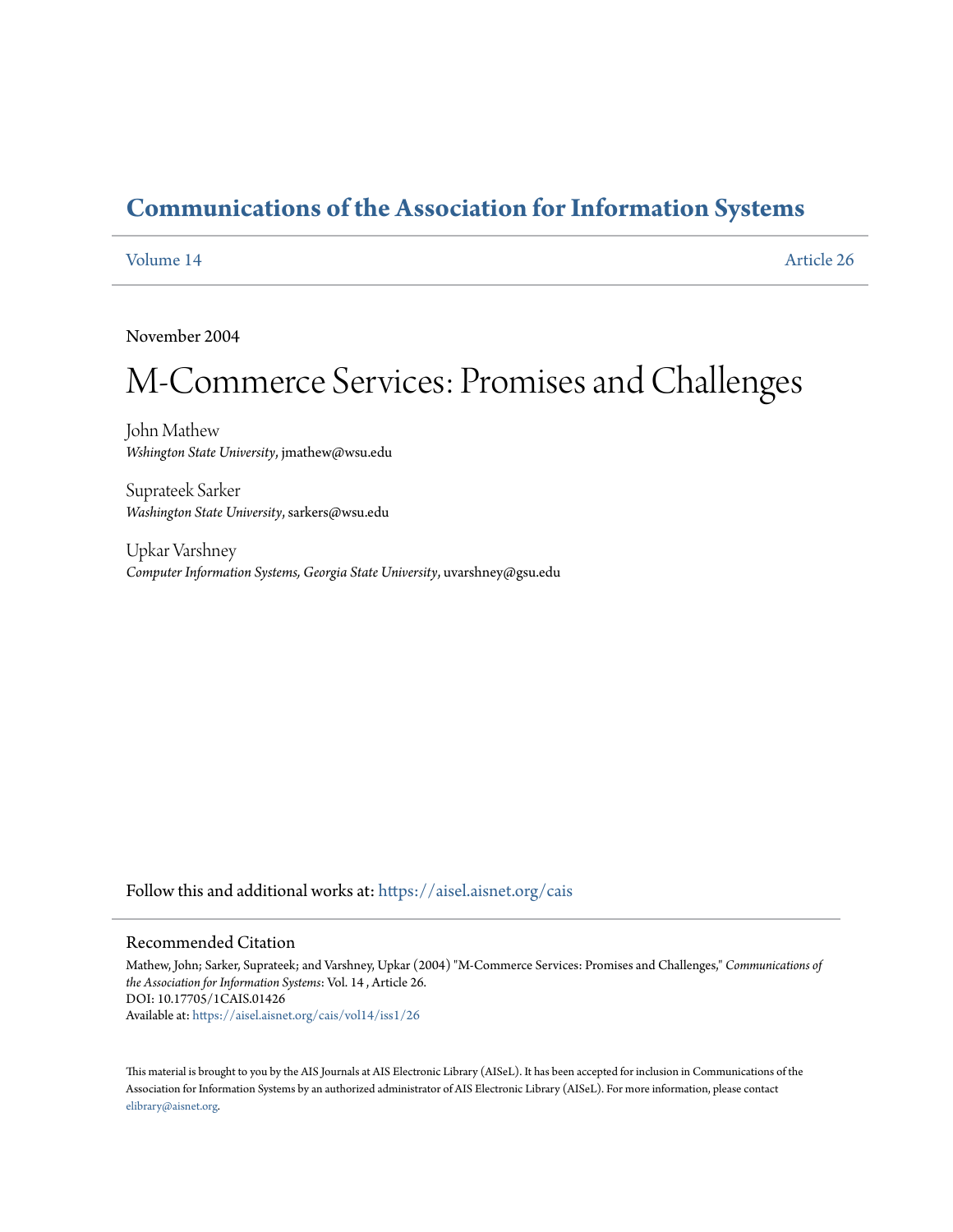

## **M-COMMERCE SERVICES: PROMISES AND CHALLENGES**

John Mathew Washington State University

Suprateek Sarker Copenhagen Business School/ Washington State University

Upkar Varshney Georgia State University uvarshne@cis.gsu.edu

### **ABSTRACT**

This paper provides a brief description of two distinct approaches for designing and implementing M-Commerce services, the dominant location-based approach, and the gradually emerging context-based approach. The authors argue that the context-based approach, while more complex, holds greater potential for the future, given its inherent capability to reflect/support natural human social structures and behaviors.

**KEYWORDS:** M-commerce services, mobile technology, context-based services, location-based services.

### **I. INTRODUCTION**

l

M-commerce refers to the emerging arena within which commercial transactions are made possible using handheld mobile devices that are connected by wireless networks. A predominant characteristic of M-commerce is that a person engaged in M-commerce can conduct business literally anywhere, even when wandering around, traveling between places, or visiting a different location [Kristoffersen and Ljungberg 2000]. While E-commerce using tethered devices<sup>1</sup> (such as personal computers) brought about a business transformation enabling people to conduct transactions at *anytime* (with limited freedom from place), M-commerce seeks to provide a new level of service availability, by removing almost all place-related constraints associated with conducting commerce.

The interest in M-commerce is substantial, both among individual consumers and businesses. From the service providers´ standpoint, mobile voice communication is estimated to increase at a relatively lower growth rate in the next few years. Thus, the real potential, notwithstanding current

 $1$  We henceforth refer to E-commerce using tethered devices as "traditional E-commerce."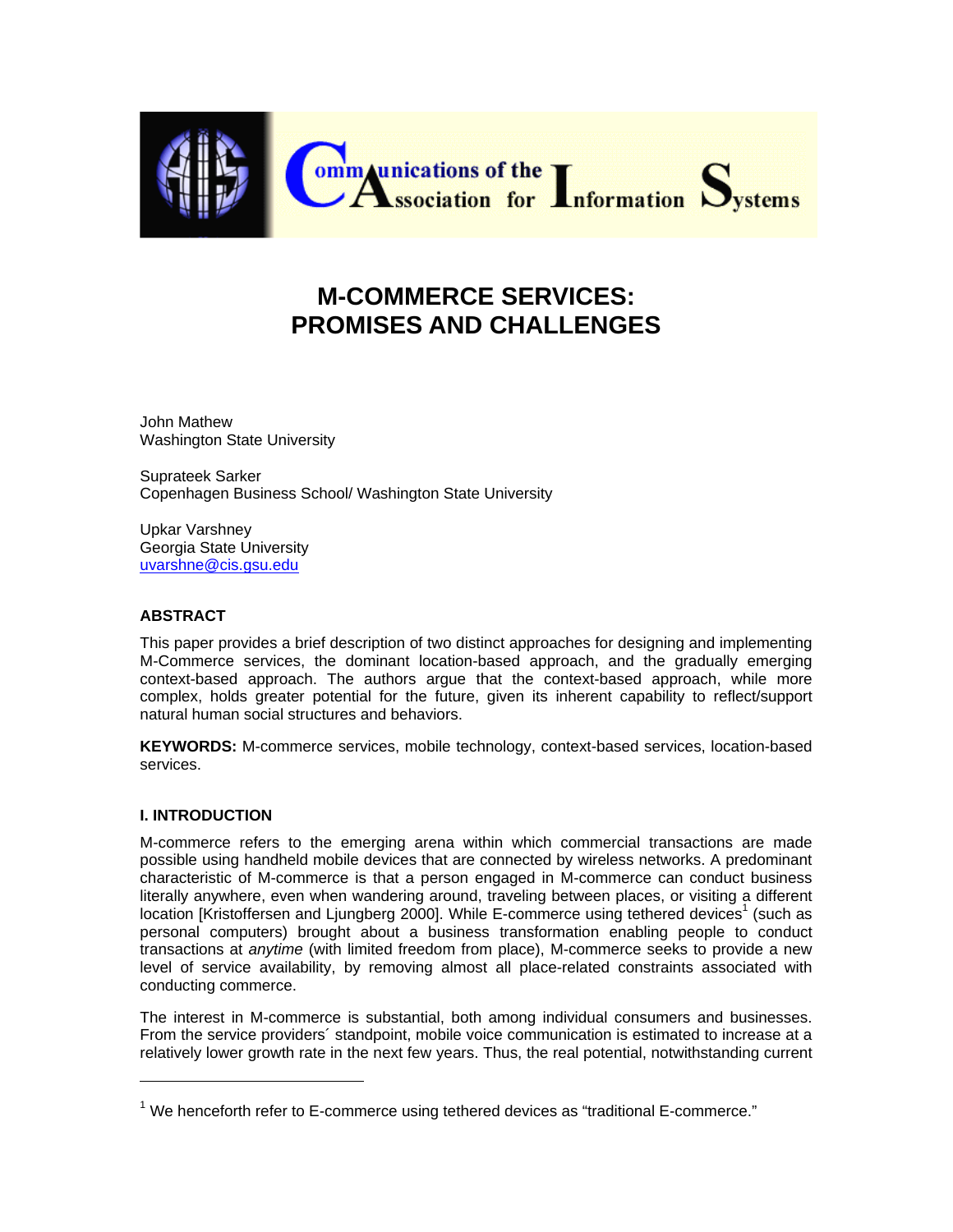difficulties<sup>2</sup>, is seen to be in enabling commerce (i.e., actual transactions or activities leading up to transactions) on mobile devices [Dekleva 2004]. Further, businesses familiar with traditional ecommerce realize that adding the mobile dimension to their e-commerce strategy is not likely to require drastic changes in their existing information systems. The expected low cost of entry into M-Commerce makes it attractive to organizations seeking to provide their goods/services over handheld devices.

It must be emphasized that M-commerce not only includes traditional E-commerce applications running over mobile devices and wireless networks, but also includes many new applications that became possible due to unique capabilities of wireless environment and user mobility [Varshney and Vetter, 2002]. The increasing functionalities in devices, including the capability to handle voice, data, and video, the support for location tracking by some wireless networks and carriers in an increasing number of places, and the unprecedented growth in the number of mobile devices led to implementation of a unique class of services, called location-based services [Rao and Minakakis 2003].

### **II. LOCATION-BASED SERVICES – THE FIRST STEP**

Location–based services (LBS) are services that generate commercial activity by using geographic location (i.e., place-related) information of the mobile devices, along with information about services and products available in (certain degree of) physical proximity. LBS require devices, products, services, and places to be identified and located in the geographic space. These services generated great interest among researchers and developers, primarily due to the presumed potential for:

• user empowerment,

-

- the estimated market for location-based advertising, and
- the ability to handle many emergency situations.

A number of location-based mobile commerce services are illustrated in Figure 1 and briefly discussed in Table 1.

Finding the geographic location of a device is commercially valuable because, in a mobile society, people and goods are in motion, and tend to become lost in this mobile environment [Cousins and Varshney, 2001]. If a service could help pinpoint the location of a mobile device to the degree of precision appropriate for different applications<sup>3</sup> significant value could be added. Note that merely locating the device does not constitute a complete service. A device-locating service would have to be supported by other services such as providing directions or providing information (e.g., available services, products, and people) about the vicinity.

In M-commerce based on location, users tend to be interested in finding the nearest services/stores or places of interest, compared to browsing the Internet from a wired connection. Wired users want information, often without location-related considerations, and then drill down to a specific location. For mobile users the opposite is true. Their starting point for informationseeking behaviors is often the location. Though this change in information requirement is subtle, the technological infrastructure required to provide information is quite different. Once the geographic location is identified, the information specific to that location must be delivered. Whether it is providing directions or providing information about the vicinity, the information (or

 $2$  Examples of existing technological challenges include those associated with low battery life of devices, small simplistic displays, limited computing power, limited bandwidth, and even unreliable connections [e.g., Agarwal et al. 2003].

 $3$  For example, mobile inventory management would generally need precision levels within a few meters, mobile advertising within a few hundreds of meters, and proactive service management within a few kilometers.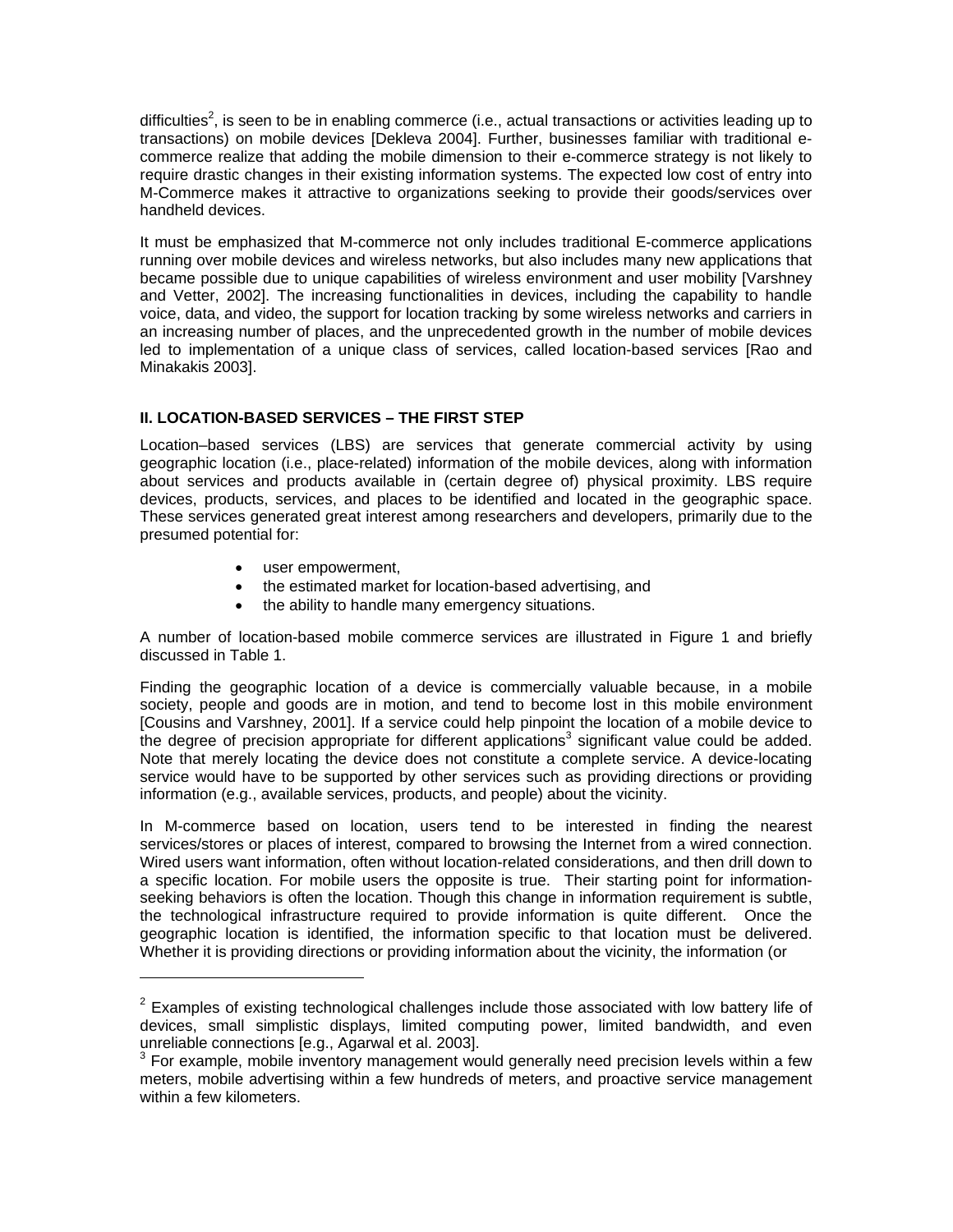

|  |  |  | Figure 1. Some Mobile Location-based Services |  |
|--|--|--|-----------------------------------------------|--|
|--|--|--|-----------------------------------------------|--|

| <b>Examples of Location-</b><br>based Services | <b>Description</b>                                                                                   | <b>Comments</b>                                                                                                                  |
|------------------------------------------------|------------------------------------------------------------------------------------------------------|----------------------------------------------------------------------------------------------------------------------------------|
| Locate-Info                                    | Information on nearby places,<br>maps, restaurants, hotels                                           | 1. More likely to be pull-oriented<br>(provided to user on-demand)<br>2. Time-sensitive                                          |
| <b>Mobile advertising</b>                      | "Specials" offered by nearby<br>businesses in conjunction with user<br>interests.                    | 1. More likely to be pushed to user<br>based on user's prior permission<br>2. Time-sensitive                                     |
| <b>Product location tracking</b>               | Searching for a certain item within<br>an area                                                       | 1. Pull-oriented<br>2. Some delays can usually be<br>tolerated; urgency is not high.                                             |
| Locate-a-friend                                | Attempting to find the exact<br>location of a certain friend, or any<br>friend in a certain location | 1. Pull-oriented<br>2. Some delays can usually be<br>tolerated, though in many cases,<br>urgency could be high!                  |
| <b>Mobile inventory</b><br>management          | Managing and acquiring inventory<br>from tracking fixed and mobile<br>suppliers                      | 1. Pull-oriented<br>2. Some delays can be tolerated;<br>urgency is not required                                                  |
| <b>Patient Monitoring</b>                      | Monitoring vital signs of patients in<br>homes, hospitals, and nursing<br>homes                      | 1. Periodic tracking and monitoring<br>required<br>2. Urgent actions may be required if<br>vital signs cross a certain threshold |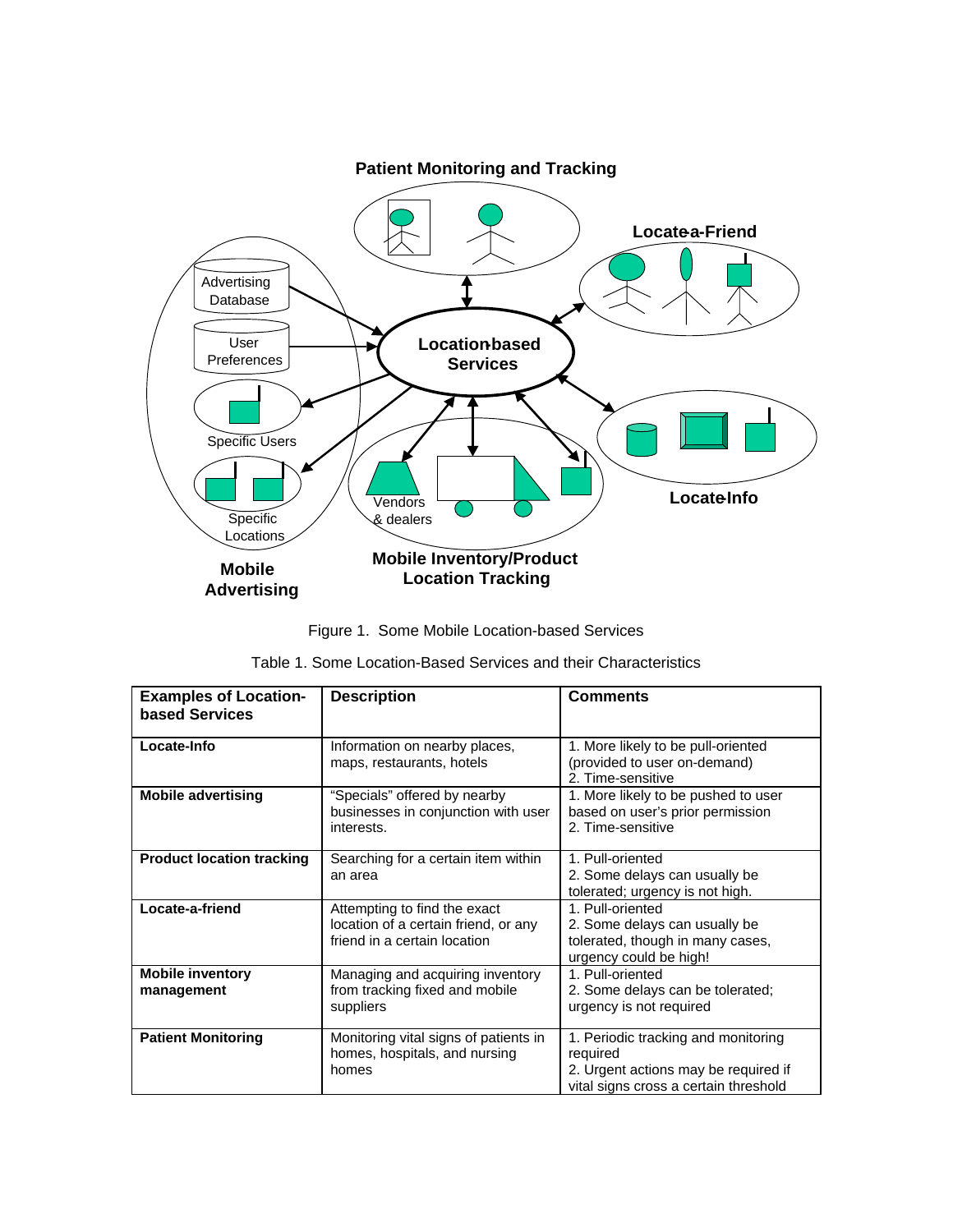content) needs to be generated systematically or be tailored for the particular location of the device. Numerous techniques and technologies are involved in the process of content delivery to mobile devices (e.g., [Fano and Gershman, 2002]).

All location-based services start with locating the device first and then providing additional information. An example of providing directions would be a user who requests alternate driving routes to a particular location. The current location of the device would be obtained, and a map service would plot alternate routes to the destination. Other examples of applications meaningful in the vicinity of the mobile device include:

- providing descriptions of and directions to certain kinds of restaurants (as requested
	- by the user) within a half-a-mile radius;
- providing a historically-curious tourist in a city with relevant history associated with a monument on her mobile device as she passes by the monument.

A potentially serious consideration for LBS is the latency of the current networks. Because information provided by LBS needs to be timely, network delays can sabotage the effectiveness of these services. For example, directions from Point A to Point B provided by a mobile service provider to an automobile driver is hardly meaningful, if due to latency, the user receives the driving directions when the vehicle is at Point C, where C is significantly removed from A.

Different mobile and wireless networks are capable of providing different levels of location accuracy. Most widely used wireless networks, the wide-area public switched wireless networks (e.g. cellular, PCS, and GSM), are under FCC mandate to provide the location of mobile device within a 100 meter radius 2 out of 3 times. In the US as of 2004, although many of the wireless carriers do offer location tracking in some cities, a nationwide universal carrier-independent location capability does not exist. The use of multiple and diverse technologies by carriers, base station triangulation, time differential of arrival instances, and use of GPS signals, result in technical challenges that need to be addressed. Other technologies such as wireless LANs and RFID (radio frequency identification) can be used for location tracking independently or in combination with public wireless networks. These technologies offer accuracy of a few meters, but require a large number of base stations (wireless LANs) or RFID readers to provide coverage. These solutions can work better for slowly moving objects and can be used indoors and outdoors. A grid of wireless LANs or RFID readers can also provide vertical location<sup>4</sup> accuracy, which is difficult to do for wide-area public switched wireless networks.

### **III. CONTEXT-BASED SERVICES – GOING BEYOND LOCATION**

### **INTRODUCTION**

l

Although location-based services are of interest and continue to be refined and developed, such services suffer from a fundamental limitation in that they rely on only one parameter of mobility (i.e., location) to generate revenue. Thus growth prospects are inherently limited. Moreover, LBS applications assume that use is determined by location, devoid of the surrounding context, which detracts from creating a socio-technical fit with the use process [Grudin 2002]. We believe that the mobile services that go beyond determining location (and are sensitive regarding the context of use) will rapidly expand in the near future to applications such as are shown in Figure 2 and Table 2.

 $4$  Vertical location refers to the height above (or below) a reference point (e.g., height of a device above sea-level).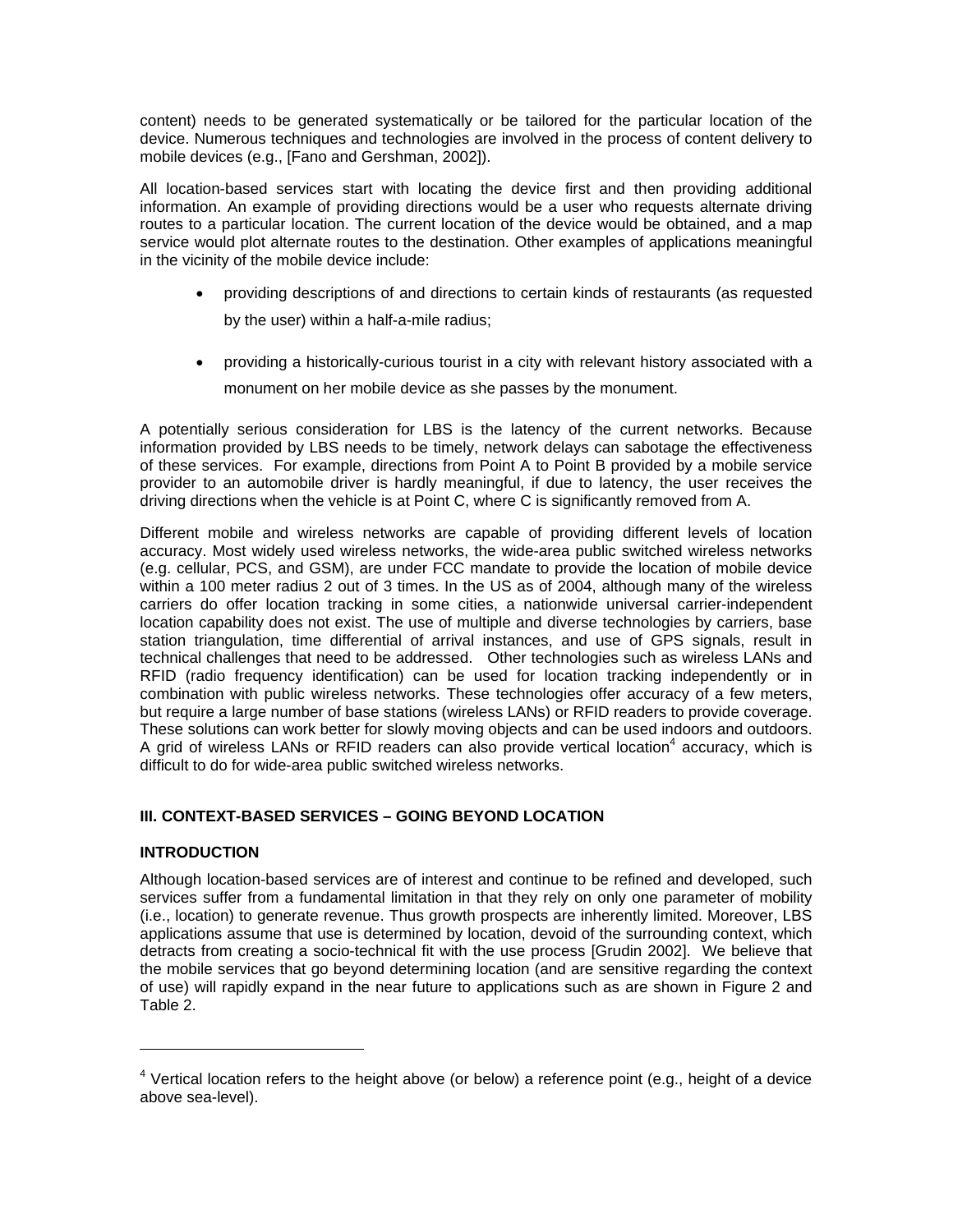

Figure 2: Some Mobile Context-based Services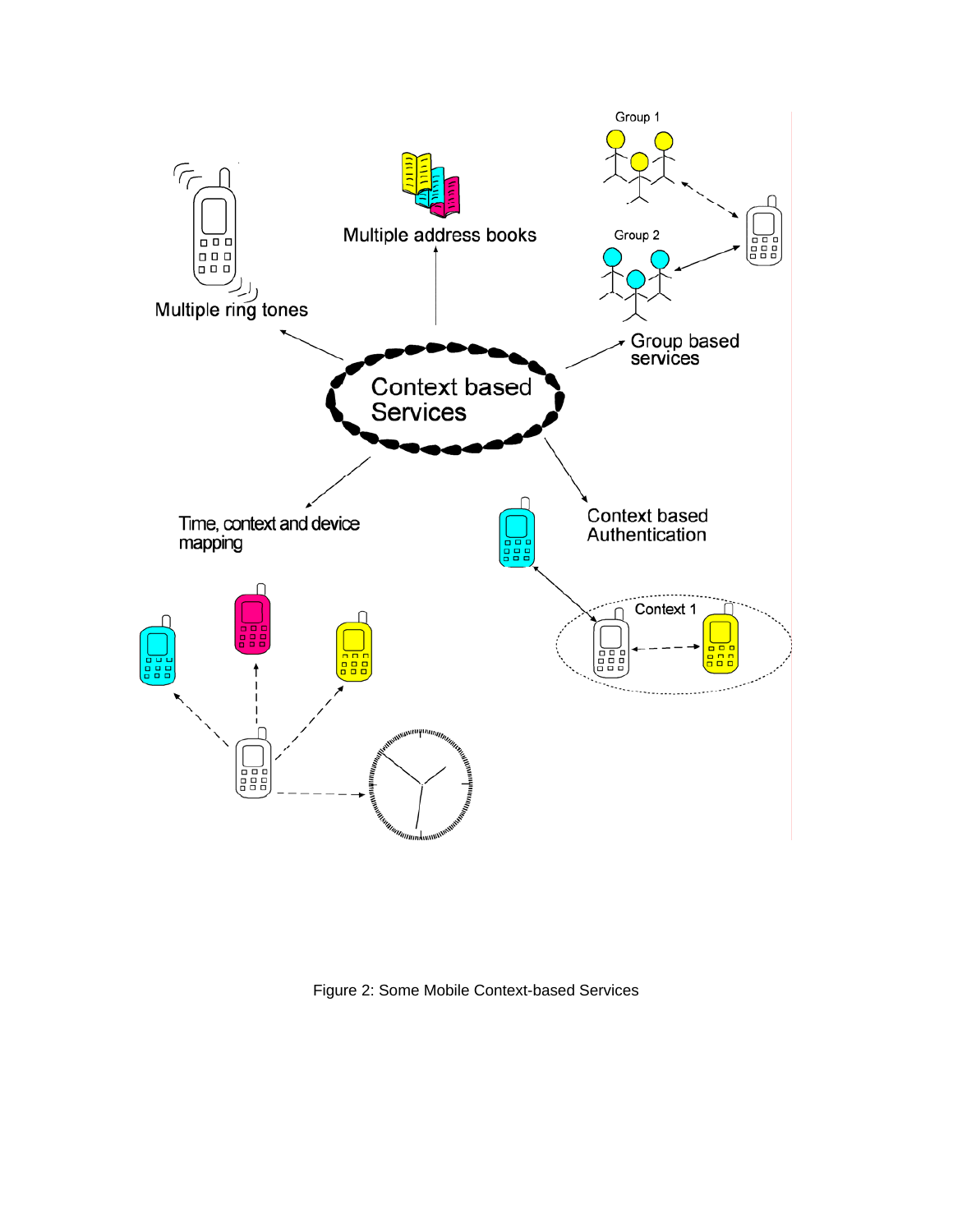| Context-based services                   | <b>Description</b>                                                                                                          | <b>Comments</b>                                                                                                                                                                     |
|------------------------------------------|-----------------------------------------------------------------------------------------------------------------------------|-------------------------------------------------------------------------------------------------------------------------------------------------------------------------------------|
| <b>Multiple address books</b>            | One address book for each<br>context (Work address book,<br>personal address book, etc.)                                    | Helps keep contacts<br>separated by the context they<br>are associated with the user.<br>Not yet available.                                                                         |
| <b>Multiple ring tones</b>               | Each caller is identified with a<br>different ring tone.                                                                    | Since each user belongs to a<br>particular context for the<br>device user, a different ring<br>tone signals a different<br>context. Multiple ring tones are<br>currently available. |
| Keep in touch with a<br>group of friends | Since contexts may be based on<br>groups of people, a user can send<br>and track messages based on this<br>group.           | E.g. Friends from high school,<br>or from work.                                                                                                                                     |
| <b>Multiple self</b><br>identifications  | For security purposes the device<br>may contain many identifications<br>of the person.                                      | Depending on the level of trust<br>assigned to a context, the<br>identification may be changed<br>or only certain aspects of the<br>ID may be revealed.                             |
| Time, context and device<br>mapping      | The device keeps track of all the<br>devices that were associated with<br>it in a particular context at a point<br>in time. | Similar to an event journal.<br>Will help the user remember<br>events.                                                                                                              |
| <b>Time and context</b><br>awareness     | Device understands the current<br>context and changes certain<br>settings to predefined ones.                               | E.g. If you are at home the<br>device will not allow calls from<br>telemarketers.                                                                                                   |
| <b>Context-based</b><br>authentication   | The presence or authorization<br>from another device will prove that<br>the context is true or valid.                       | If your child initiates a<br>message from school it would<br>be classified as family unless<br>a teacher authenticates the<br>message as a 'school context'<br>message.             |

### **SCENARIO**

Consider the following scenario possible in the near future:

*A mobile device belonging to Tim (an executive) can detect the presence of other mobile devices. The device recognizes the other devices as those belonging to Tim's colleagues based on some stored or acquired information such as the phone numbers in the address book, and recognizes the context as "work." The device therefore shares only workrelated messages and calendar.* 

*When Tim visits his favorite resort for a family outing, the device detects a different set of mobile devices -- mobile devices belonging to his wife and his two daughters. Since these new devices are listed in the address book as family, the device recognizes them, determines that the context is "family," and readily shares family matters such as the*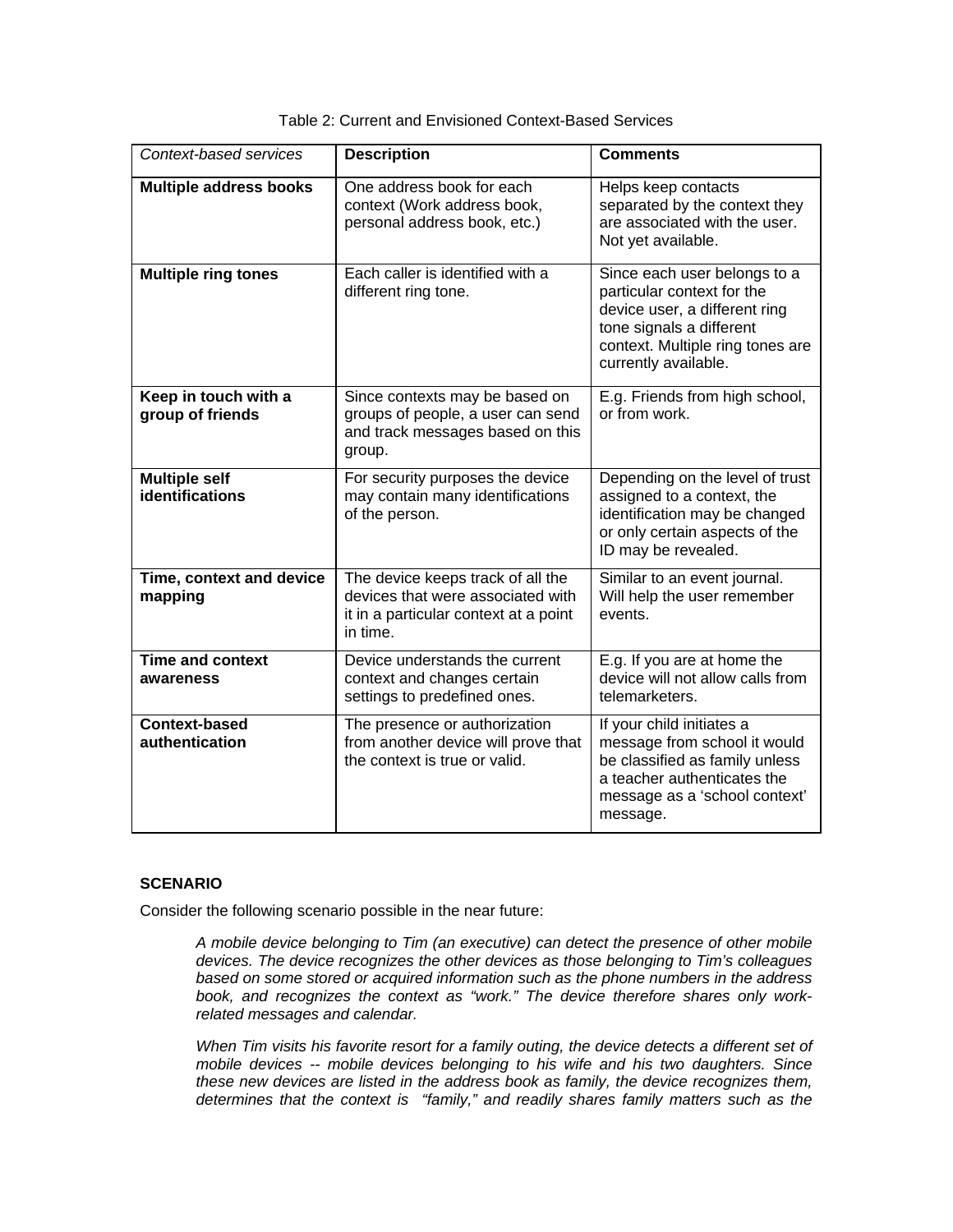*personal activities calendar. What is more interesting – when Tim visits the same resort with his colleagues for their annual retreat, a context-sensitive service enabled device would be able to recognize that he was with work colleagues and make a different set of appropriate information available. Clearly, depending on the capabilities of the device and applications, many additional elements of context (including the location) could be captured and help inform the default behaviors of a mobile device.* 

The point made in the scenario is that mobile applications based on location alone are useful, but limited in many instances, since location does not capture the situation within which an individual chooses to use the services. That is, location is but one dimension of context. It represents a static view of context as opposed to dynamism of situations that is inherent in mobile device use*.*

### **THE CONCEPT**

-

The concept of context-based services hinges on the idea that devices may be in similar context but dissimilar locations or vice versa. Moreover, the context of a mobile device may also shift over time, even if location remains unchanged.

Context-based services have generally been discussed as synonymous to location-based services (e.g., [Sacher et al. 2002]), perhaps, because of the manageable complexity of dealing with changing location (rather than changing context), and the focus on situations that potentially involve a technology-based universal solution.

While the "context" can be conceptualized (and implemented) in numerous ways, one way to proceed is to define context of a mobile device based on the presence/proximity of other mobile<sup>5</sup> devices. The scenario does require the device to:

- be able to sense the presence of other devices in a given space,
- communicate with the other devices,
- obtain their ID, and then automatically assign the context it is in, and
- display appropriate (pre-defined) characteristics and behaviors. (Going back to the scenario, surely, Tim does not want his grocery list distributed to his colleagues when they are visiting his home!)

As the device switches from one context to another, different context-based services are called upon. Each individual is associated with potentially infinite set of contexts, though many of them can be typified because they tend to be salient and are encountered repeatedly. Devices can be programmed to recognize such contexts (and their variations). Further, actions associated with a context can be prioritized. For example, a professor teaching a graduate class (recognized possibly by his/her mobile device based on the presence of a set of students' mobile devices and/or a particular time in the calendar) would generally not appreciate being interrupted for a (non-time sensitive) chit-chat or informal conversation by a personal acquaintance or friend. However, the same professor teaching the same class may very well welcome a (time-sensitive) urgent interruption, due to, say, an emergency call from the hospital regarding someone who has been admitted to the hospital with serious illness.

The key advantage of context-based services is that they parallel social situations and structures. As humans, we encounter different contexts every day, and over time, develop routines for actions within them. For example, Tim has the professional context, where he has colleagues that work with him. Certain actions are natural and legitimate in the work setting for an executive such as Tim. And then, Tim also has a family context, where he is associated with certain other responsibilities and behaviors. Naturally, Tim encounters other contexts such as when he meets with his high school friends, his golfing buddies, or teachers in his daughters' school. As he

 $<sup>5</sup>$  If stationary telephone devices are also sensed, the context could incorporate physical location</sup> as well.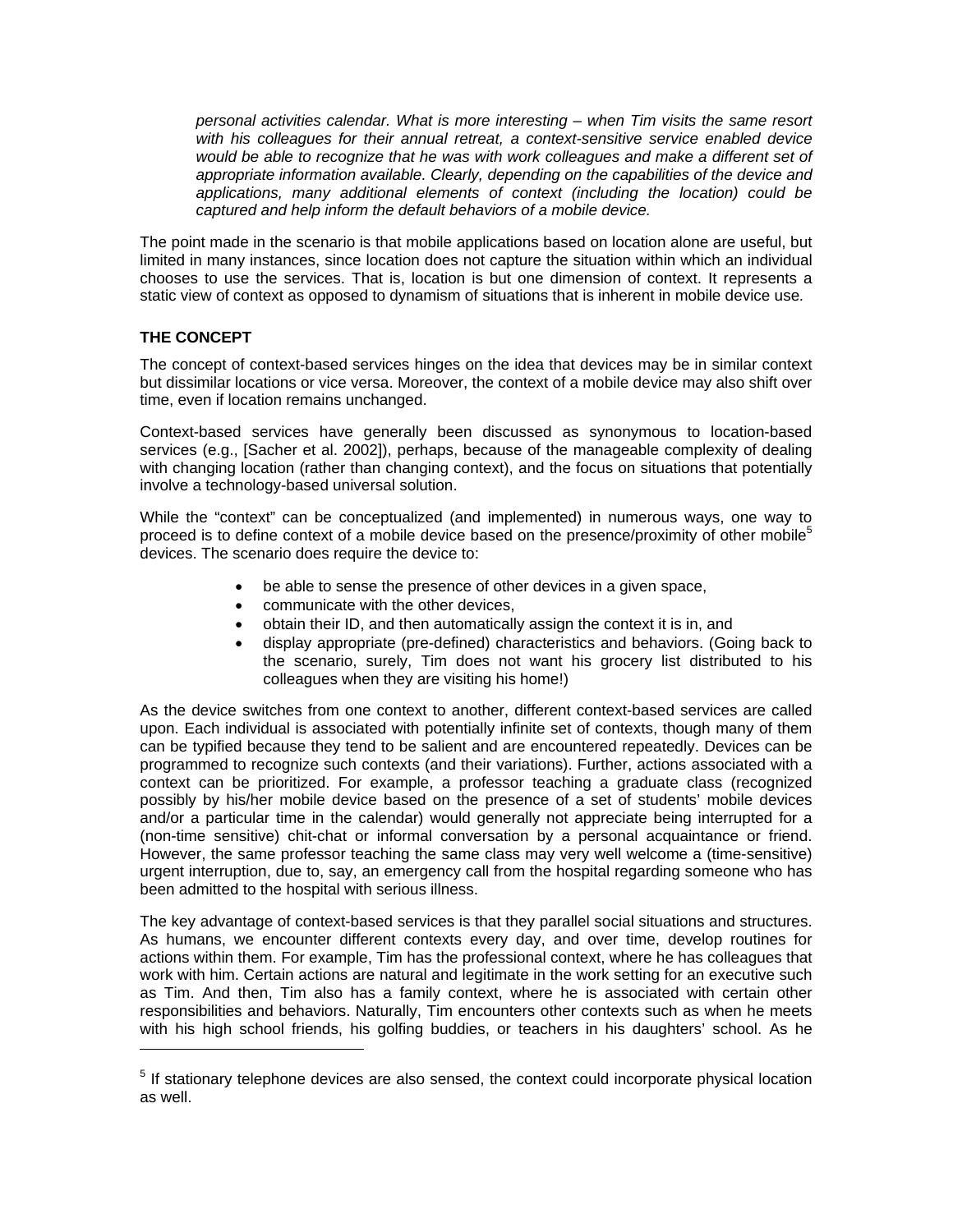switches from one context to another, his behaviors and characteristics are likely to change. Tim's mobile device should be able to augment his capabilities in the different contexts. The device should be able to identify the social structure in which Tim is acting, and provide services accordingly. When a real context does not fit an existing pre-programmed context, just as Tim has to improvise, the mobile device of the future should be capable of intelligently inferring default behavior patterns appropriate to that setting.

Ideally, devices need to combine prediction, using information/preferences from the user profile, sensing other mobile devices nearby, and learning from past actions to determine the current context. If the amount of processing or stored information exceeds the capability of a device, then asymmetric processing can be used, where one or more additional devices/servers can help the device determine the current context.

Table 3 provides a comparison between location-based and context-based M-services.

|                                   | <b>Location-based services</b>                                                                                                                                                                                                                                  | <b>Context-based services</b>                                                                                                                                                                                                                                                               |  |
|-----------------------------------|-----------------------------------------------------------------------------------------------------------------------------------------------------------------------------------------------------------------------------------------------------------------|---------------------------------------------------------------------------------------------------------------------------------------------------------------------------------------------------------------------------------------------------------------------------------------------|--|
| <b>Key Features</b>               | Based on geographic<br>$\bullet$<br>location.<br>Devices only require a<br>$\bullet$<br>tracking mechanism or a<br>positioning system.<br>Billing services is relatively<br>$\bullet$<br>easy because of the<br>presence of a service<br>provider all the time. | Mostly independent of<br>$\bullet$<br>geographic location but based<br>on context (could include<br>time).<br>Devices require large memory<br>and new context sensitive<br>applications.<br>Billing is difficult because the<br>device can operate<br>independent of a service<br>provider. |  |
| <b>Advantages</b>                 | Currently available technology.                                                                                                                                                                                                                                 | Numerous applications. Services are<br>closely related to a wide variety of<br>daily human activities.                                                                                                                                                                                      |  |
| <b>Disadvantages</b>              | Limited applications.                                                                                                                                                                                                                                           | All possible services cannot be<br>implemented due to lack of<br>technology.                                                                                                                                                                                                                |  |
| <b>Technical</b><br><b>issues</b> | These services require devices that<br>are large. Making small devices with<br>location sensing capability is difficult.                                                                                                                                        | Requires standardization of peer-to-<br>peer protocols.                                                                                                                                                                                                                                     |  |
| <b>Economic</b><br>issues         | These services are currently<br>generating revenue                                                                                                                                                                                                              | These services are not assured to<br>generate revenue (in the way services<br>are organized today), because they<br>lack a central service provider.                                                                                                                                        |  |
| <b>Types of</b><br>services       | Locate a restaurant, driving<br>directions                                                                                                                                                                                                                      | Advertising, group messaging, context<br>identification, discovery of services.                                                                                                                                                                                                             |  |

Table 3: Comparison of Location-based and Context-based Services.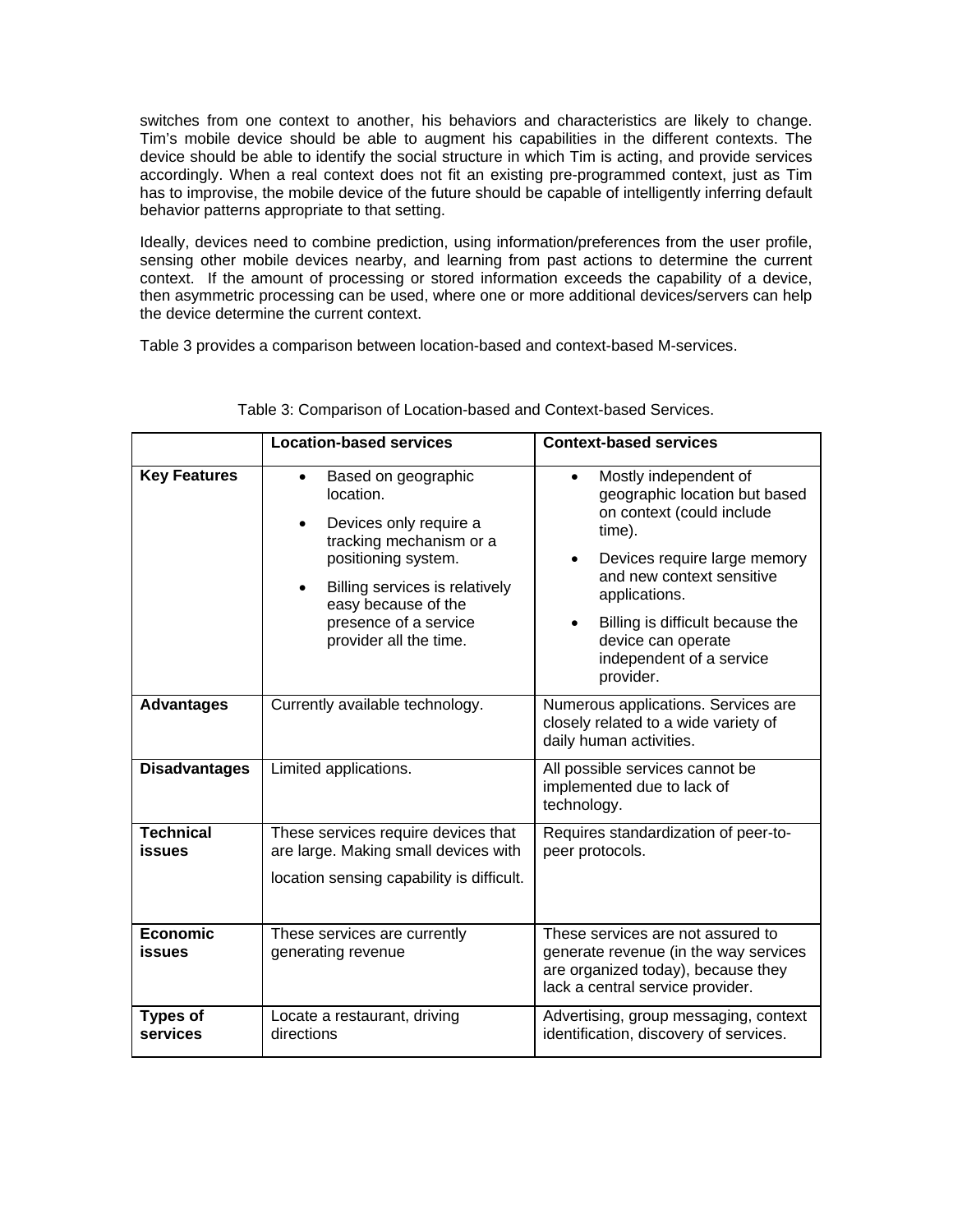### **IV. RECENT DEVELOPMENTS AND REMAINING CHALLENGES**

### **COMMUNICATIONS STANDARDS**

One of the primary requirements of mobile networking is a standard for communications. For context-based services, which necessitate direct device-to-device communication, a P2P (peerto-peer) standard needs to be established. Many P2P devices are currently available, and many more are being released. Also, a variety of P2P protocols for both wired and wireless devices exist. However, very few P2P applications and services make use of P2P infrastructure. A key problem associated with truly P2P applications is the loss of central control, which has revenue implications when there is no central entity to do billing. Furthermore, incompatibility arising from the variety of P2P protocols can threaten the pervasiveness of the devices and services. The good news is that research on ad hoc wireless networks appears promising. Such networks can support (group) communication among nearby mobile devices. Versions of wireless LAN standards (e.g., IEEE 802.11) can be used to support device-to-device communications.

Once the P2P communication channel is established, the next step toward context-based services is service discovery. Service discovery is the process of finding services on other devices or environment that can be used [Chakraborty and Chen, 2001]. For example, assume that you, as a consumer, walk into to a large store carrying a mobile device. If the store provides mobile services, one way to find out what services are offered is to talk to a store representative. A more efficient way would be for the mobile device to discover automatically which services are available in the store. Once a service is identified, it can be used it like any regular application. A context-sensitive mobile device user need not store all possible applications on the device or have to prompt the device to use a specific service each time.

### **TRUST AND URGENCY**

The issue of trust becomes important because users are apprehensive about the information his/her device contains, and the large number of contexts in which their device operates. One way to address the concern is by assigning a trust level to each known context, with new (or unrecognized) contexts assigned a low level of trust. The user should be in a position to review the different contexts that the device was in and then decide whether to increase or decrease the preset level of trust. Further, contexts that are similar (but not identical) to pre-defined contexts should be assigned trust levels conservatively to minimize the risks of inadvertently sharing sensitive personal data.

Urgency can be a key element in mobile applications (e.g., [Sarker and Wells 2003]). Less urgent message could be transmitted with lower network priority, and could receive responses asynchronously at a later time, while very urgent messages could be transmitted in real-time, and demand virtually synchronous responses.

### **BUSINESS USES**

-

Business can be expected to see context-based services as attractive, since they could potentially use contexts to send advertisements and other services to a specific audience. For example, a grocery store could send advertisements to users in a particular zip code, while in a family context. In addition, the store could offer service to each individual (in the shopping context) of automatically collecting the active shopping list from the mobile devices of members in the immediate family who may be at other locations. For example, if Tim's wife entered the grocery store, she would be in the context of "shopping<sup>6</sup>". The mobile service of the store would

 $6$  Note the assumption that "shopping" context is inferred from the location of the device, unlike other contexts that may be based on presence or absence of other mobile devices in the immediate vicinity.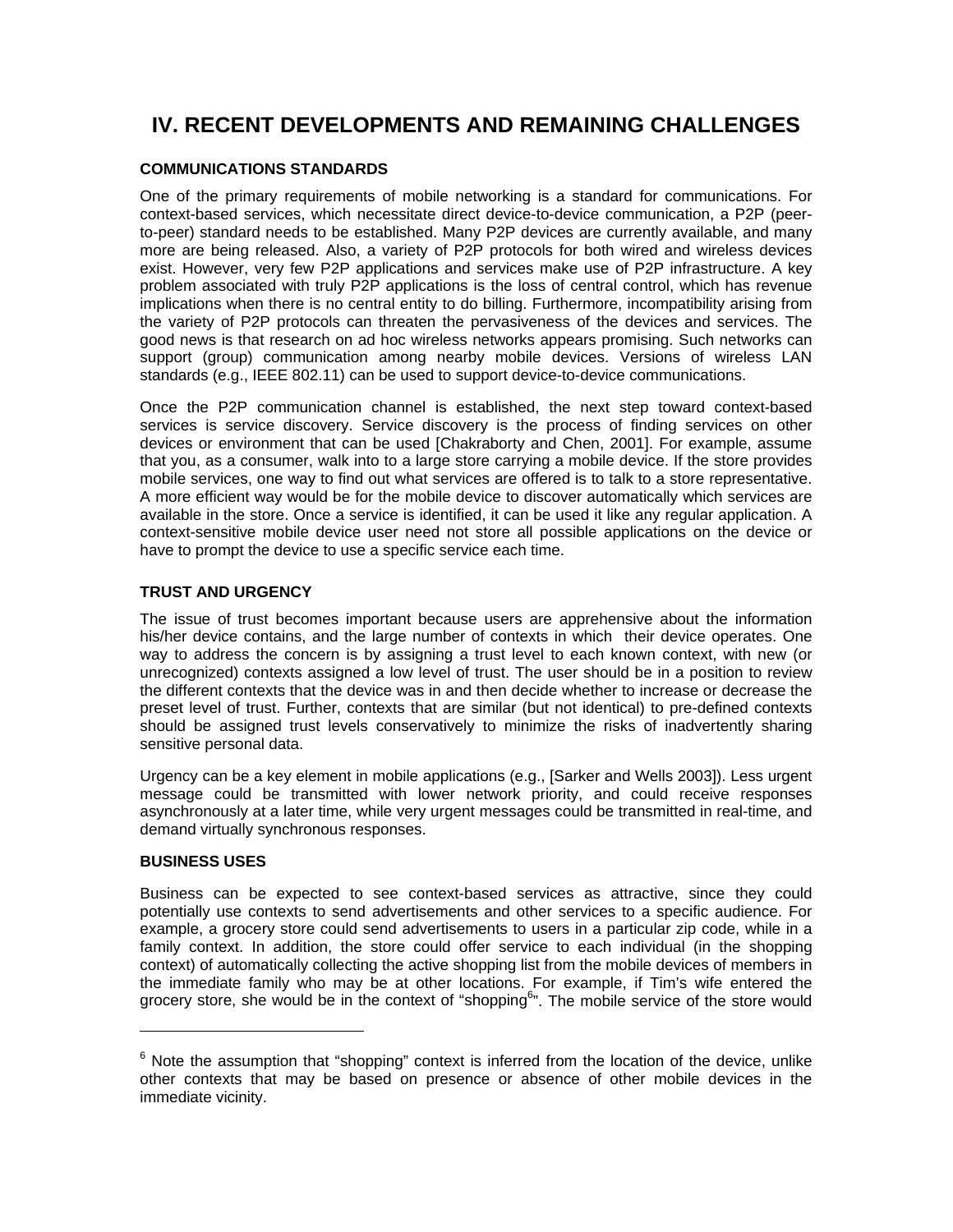send a message to Tim's (and, if relevant, the daughters') mobile devices asking for additions to the shopping list. Naturally, this message exchange needs to be completed within a reasonable time before Tim's wife is done shopping. This example shows how two different contexts ("family" and "shopping") can be combined. It also points out that different applications are associated with different levels of urgency and must be handled accordingly.

### **COMPLEXITY**

It is clear that context-based applications are significantly more complex than location-based services, and therefore require greater intelligence and processing power. To make contextbased services truly effective, agents could be allocated for each mobile device. All relevant information about each context is maintained by the agent on the network [Thai et al., 2003]. The mobile device acts like a thin–client. All decision making and processing is done by the agent on the network.

Although agents may appear to be an ideal solution, considerable wireless network-based communication would be required for the agents to be effective. Such a vision is becoming increasingly realistic as the expanding capacity of wireless networks allows greater volume of communication among devices, and the enhanced capabilities of devices enable them to choose among the different wireless networks available.

### **V.CONCLUSION**

The nature of services available to users is key to the success of M-Commerce [Rao and Minakakis 2003; Sarker and Wells 2003]. Location-based services are useful in delivering value to users [Cousins and Varshney 2001]. However, with significant advances in wireless/mobile technologies that support a wide variety of emerging services, and with the recognition that mobile technology is increasingly becoming embedded into the way people lead their lives, it is inevitable that applications with context sensitive capabilities will be developed. This paper contrasts context-based mobile services with location-based services, and outlines some of the implications and challenges associated with them.

*Editor's Note:* This article was received on October 28, 2004 and was published on November 29, 2004.

### **REFERENCES**

- Agrawal, M., Chari, K. and Sankar, R. (2003). Demystifying Wireless Technologies: Navigating though the Wireless Technology Maze. *Communications of the Association for Information Systems* (12) pp.166-182.
- Chakraborty, D. and Chen, H. (2000). Service Discovery in the Future for Mobile Commerce. *ACM Crossroads* (7) 2.
- Cousins, K. and Varshney, U. (2001). A Product Location Framework for Mobile Commerce Environment. Rome, Italy: *ACM First International Conference on Mobile Commerce.*
- Dekleva, S. (2004). M-Business: Economy Driver or a Mess? *Communications of the Association for Information Systems* (13) pp.111-135.
- Fano, A. and Gershman, A. (2002). The Future of Business Services in the Age of Ubiquitous Computing. *Communications of the ACM* (45)12, p.83.
- Grudin, J. (2002). Group Dynamics and Ubiquitous Computing. *Communications of the ACM* (45)12, pp.74-78.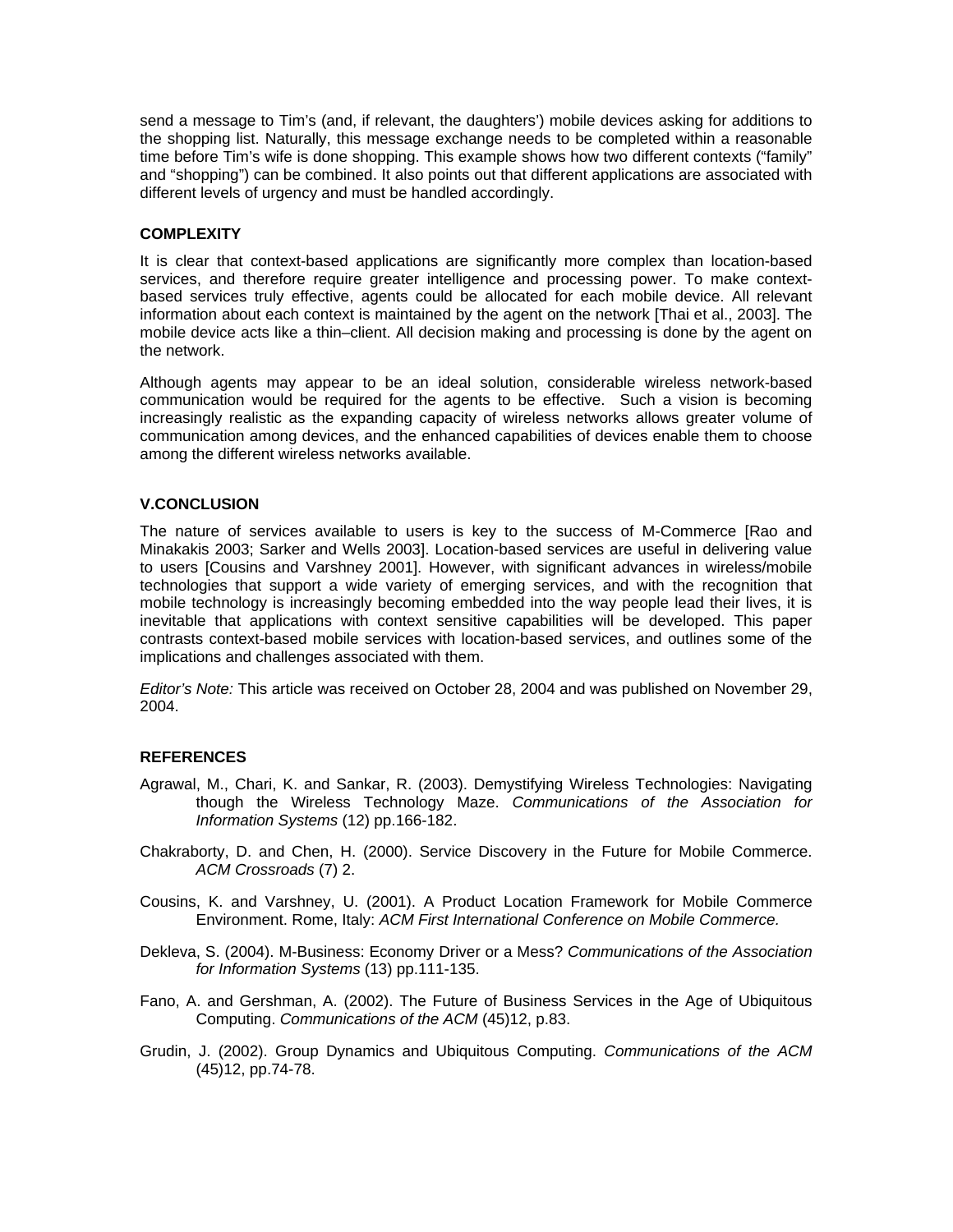- Kristoffersen, S. and Ljungberg, F. (2000). Mobility: From Stationary to Mobile Work. In K. Braa, C. Sorenson, and B. Dahlbom, Eds., *Planet Internet*, Lund, Sweden; Studentlitteratur, pp. 137-156.
- Rao, B. and Minakakis, L. (2003). Evolution of Mobile Location-Based Services. *Communications of the ACM* (46)12 pp.61-65.
- Sacher, H. and Loudon, G. (2002). Uncovering the New Wireless Interaction Paradigm. *Interactions* (9) 1, pp. 17-23.
- Sarker, S., and Wells, J. D. (2003).Understanding Mobile Handheld Device Use and Adoption. *Communications of the ACM* (46)12, pp.35-40.
- Thai, B., Wan, R., Rakatoarivelo, T. and Senevirathe, A. (2003). Integrated Personal Mobility Architecture: A Complete Personal Mobility Solution. *Mobile Networks and Applications* (8) 27-36.
- Varshney, U. and Vetter, R. (2002). Mobile Commerce: Framework, Applications and Networking Support. *Mobile Networks and Applications* (7), pp. 185-198.

#### **ABOUT THE AUTHORS**

**John Mathew** is a doctoral student at Washington State University. His research interests include human computer interfaces, knowledge management and mobile commerce. His e-mail address address is jmathew@wsu.edu.

**Suprateek Sarker** is Associate Professor of Information Systems at Washington State University, and currently Visiting Associate Professor at the Copenhagen Business School. His research interests include IT-enabled organizational change, ISD, virtual teams, mobile communication, and qualitative research methods. His e-mail address is sarkers@wsu.edu.

**Upkar Varshney** is Associate Professor of Computer Information Systems at Georgia State University. His research interests are wireless networks, mobile commerce, and pervasive healthcare.

Copyright © 2004 by the Association for Information Systems. Permission to make digital or hard copies of all or part of this work for personal or classroom use is granted without fee provided that copies are not made or distributed for profit or commercial advantage and that copies bear this notice and full citation on the first page. Copyright for components of this work owned by others than the Association for Information Systems must be honored. Abstracting with credit is permitted. To copy otherwise, to republish, to post on servers, or to redistribute to lists requires prior specific permission and/or fee. Request permission to publish from: AIS Administrative Office, P.O. Box 2712 Atlanta, GA, 30301-2712 Attn: Reprints or via e-mail from ais@aisnet.org